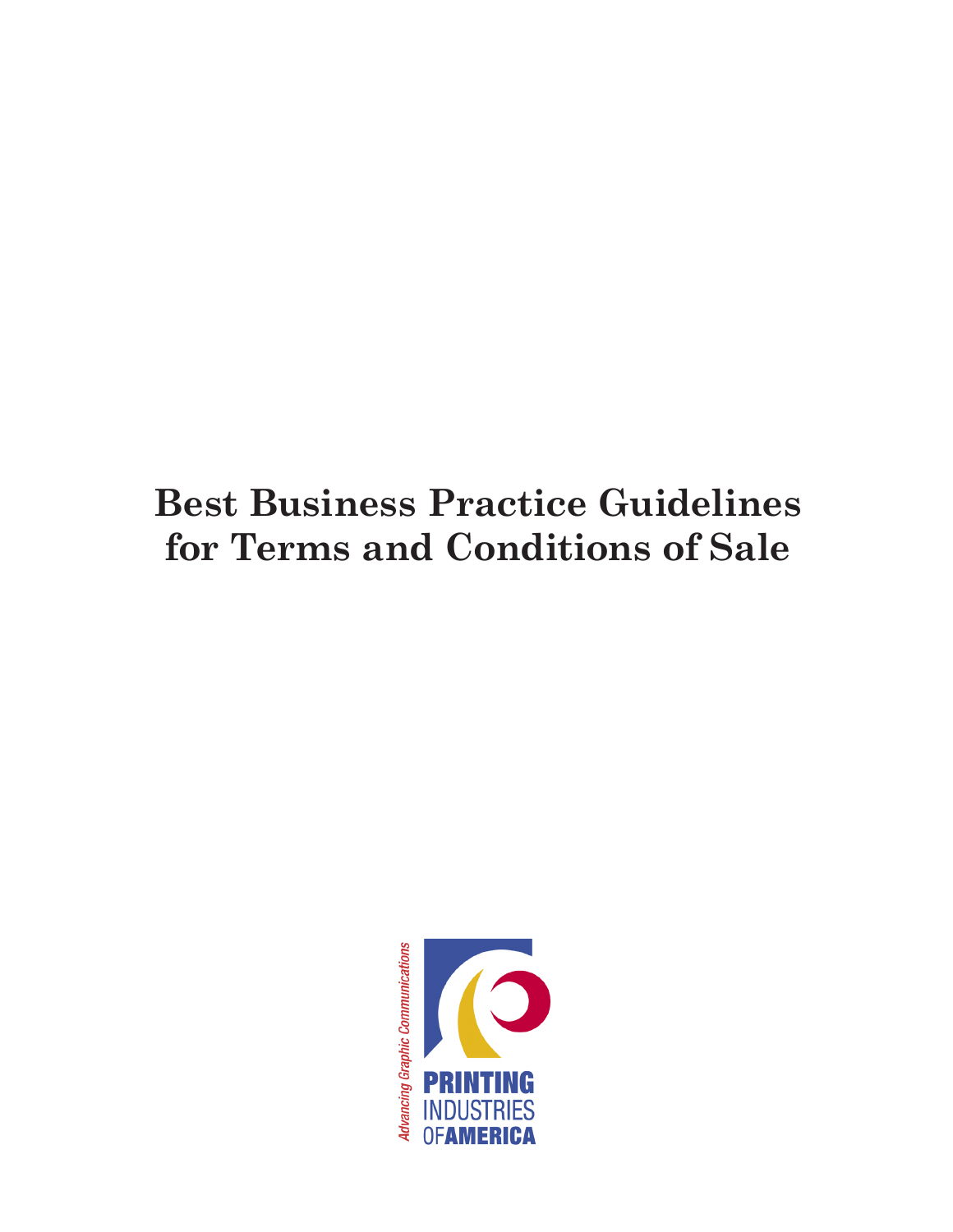### **Best Business Practice Guidelines for Terms and Conditions of Sale**

Over the past few years, technology has greatly impacted printers' business practices and relationships with customers and third-party suppliers. Hereafter, supplier will be the term used to connote printers, mailers and other service providers. NPES, Printing Industries of America, Inc., and the National Association for Printing Leadership set up a joint committee to review current business practices and terms and conditions of sale. The information provided here is intended solely as a guideline for use in various business situations and in communications with customers and suppliers.

• This information replaces the previous edition of "best practice guidelines" and is not intended to be legally binding but is offered for use in client and supplier communications as determined by each supplier. This revision focuses on Terms and Conditions of sale including quotations, orders, delivery, production schedules, and other issues.

# **NOTICE**

*THESE BEST INDUSTRY PRACTICES, TERMS, AND CONDITIONS OF SALE ARE A VOLUNTARY RESOURCE TO HELP SUPPLIERS AND THEIR CUSTOMERS AVOID MISUNDERSTANDINGS CONCERN-ING THEIR RIGHTS AND OBLIGATIONS. ALL ELEMENTS OF PRICE AND ALL OTHER CONTRACT TERMS ARE A MATTER OF NEGOTIATION AND AGREEMENT BETWEEN THE INDIVIDUAL SUPPLIER AND ITS CUSTOMER. ANY SUPPLIER MAY CHOOSE ITSELF, OR IN NEGOTIATION WITH A CUSTOMER, TO MODIFY THESE BEST PRACTICES AND TERMS BASED UPON THE SUPPLIER'S OR THE CUSTOMER'S INDIVIDUAL SITUATION.* 

*THIS DOCUMENT DOES NOT CONSTITUTE LEGAL ADVICE, AND USE OF THIS DOCUMENT IS WITHIN THE DISCRETION OF THE READER. NPES, PRINTING INDUSTRIES OF AMERICA, INC., AND THE NATIONAL ASSOCIATION FOR PRINTING LEADERSHIP DISCLAIM ANY AND ALL LIABILITY WHATSO-EVER ARISING FROM THE USE OF THIS DOCUMENT.*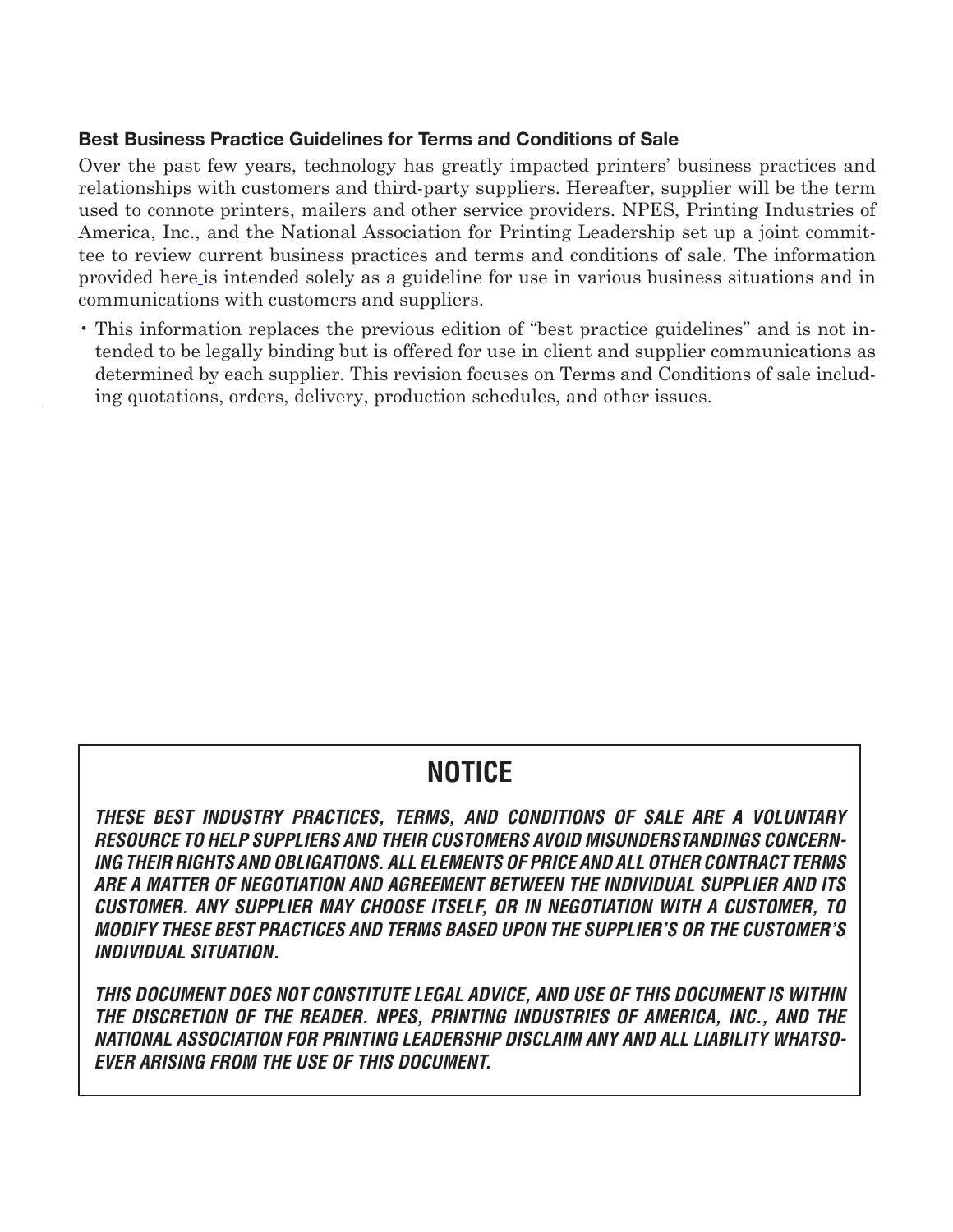# **Table of Contents**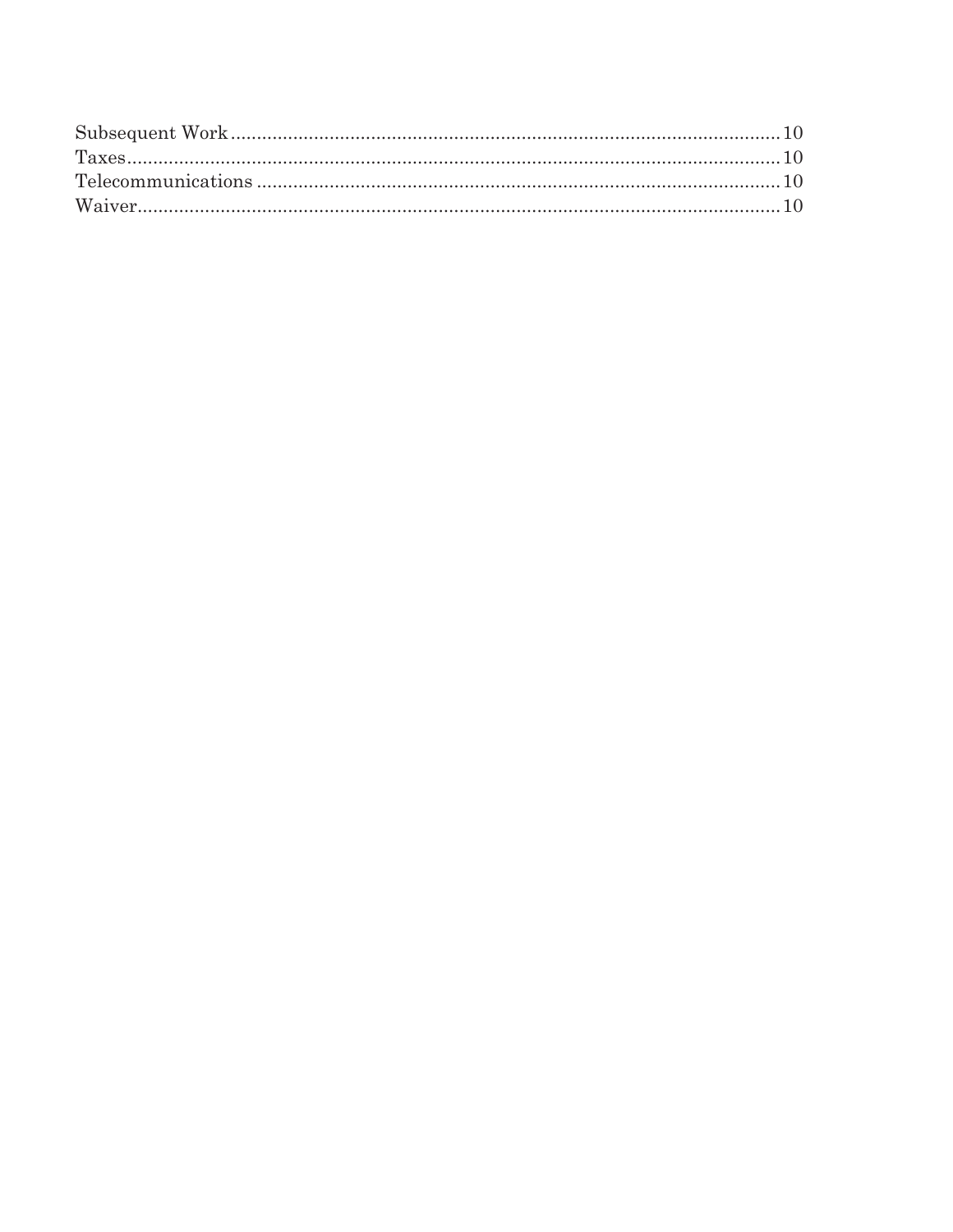#### **Alterations/Corrections**

Prices estimated herein are based upon the supplier's written understanding of the customer specifications submitted. No handwritten alterations to the printed portions of this agreement are valid unless initialed by the supplier and customer. Any changes to the original specifications of this agreement after acceptance by supplier will be billed as extra charges at supplier's usual rates.

Notwithstanding the foregoing, and recognizing both the frequency of change orders and press deadlines, the supplier's written change order sent to customer shall amend the terms of the specific job it is pertinent to without the countersignature of customer, provided that customer does not controvert the change order within 24 hours of receipt thereof by deliveryreceipted email, postal mail or facsimile.

#### **Assignment**

Supplier may, in its sole discretion, assign this estimate and/or subcontract any and all of the work hereunder. This agreement shall be binding upon and shall inure to the benefit of the successors, and assigns of the customer and the supplier, provided, however, that customer may not assign or transfer this agreement, in whole or in part, except on the prior written consent of supplier.

#### **Brokers and Other Intermediaries**

When contracting with an intermediary such as a broker, ad agency or reseller for work on behalf of their customers, suppliers will hold the intermediary fully responsible for timely payment of invoices and for related collection costs, legal fees and interest. This will be done without regard to whether the intermediary has been paid by their customer for services rendered.

#### **Cancellation or Deviation**

In the event of cancellation of or deviation from all or part of the work covered hereby, customer shall give the supplier as much notice as reasonably practicable. Customer shall be liable for all costs incurred by supplier resulting from such cancellation or deviation that are not otherwise avoidable by supplier through reasonable commercial efforts, including, without limitation, down press and bindery time, materials ordered or inventoried on customer's behalf and not otherwise usable by supplier in the ordinary course of its business within a reasonable period of time at the scheduled plant of production, and related obligations.

#### **Choice of Law and Venue**

This agreement is made pursuant to and shall be governed by the law of the state of [state name], and customer consents to jurisdiction of the courts thereof.

#### **Claims**

Claims for defects, damages, or shortages must be made by the customer in writing no later than 10 calendar days after delivery. If no claim is made within the specified time period, the supplier and the customer will have mutually acknowledged that the job has been accepted by the customer and that the supplier's performance has fully satisfied all terms, conditions and specifications of the purchase agreement.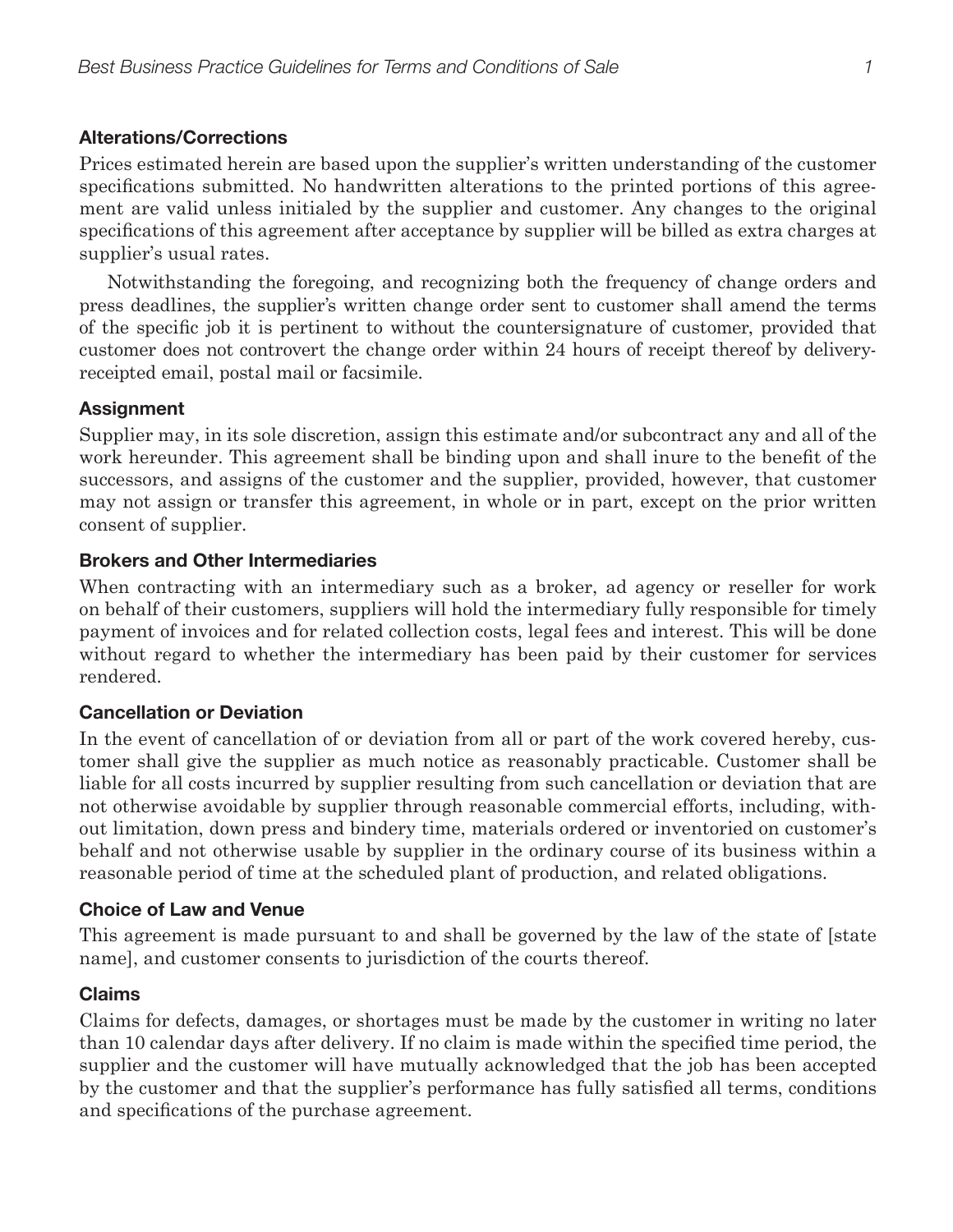# **Content and Refusal of Work**

The customer warrants that the work does not contain anything that is libelous, scandalous, or anything that threatens anyone's right to privacy or other personal or economic rights. The supplier, when not acting in an illegal discriminatory manner, reserves the right at his or her discretion to reject any job tendered based on illegal, libelous, scandalous, improper, or unsubstantiated content or based on copyright, trade mark, trade name or service mark infringement related to any elements of the job.

# **Copyrights**

The customer warrants that it has the right to produce the subject matter to be printed, duplicated or distributed. If the subject matter is copyrighted, the customer warrants that it owns the copyright or has express permission of the owner to reproduce the copyrighted subject matter, and that it has not removed any copyright notice from any material to be reproduced without written permission.

# **Cost and Expense of Legal Action**

The prevailing party in any legal action or proceeding brought to enforce this agreement shall be entitled to recover from the other reasonable attorneys' fees, costs and expenses arising out of such legal action brought before a court, mediator, arbitration or private settlement.

# **Creative Work**

The supplier may provide creative work in the form of creative briefs, ideas, concepts, demos, sketches, dummies, storyboards, comprehensive layouts, prototypes or by other means. Creative work may be communicated verbally, visually and/or electronically. This work is the sole property of the supplier and may not be used by the customer in any form or derivation without the supplier's written permission or without customer's payment of compensation as determined by the supplier. Customer's rights to use such creative work shall further be limited to the original agreed-upon purpose and for any time limit specified unless otherwise agreed in writing.

#### **Customer Furnished**

*Materials:* furnished by customers or their representative are verified by delivery tickets. The supplier bears no responsibility for discrepancies between delivery tickets and actual counts. Customer-supplied paper must be delivered according to specifications furnished by the supplier. These specifications will include correct weight, thickness, pick resistance, and other technical requirements. Artwork, film, color separations, special dies, tapes, disks, electronic files or other materials furnished by the customer must be usable by the supplier without alteration or repair. Items not meeting this requirement will be indentified by the supplier and may be repaired by the customer, or by the supplier at the supplier's current rates.

*Labels:* Paper labels must be within equipment manufacturers' published specifications for labeling equipment. For paper labels as well as those which are electronically generated, estimated prices assume that label orientation, unwind and placement will be specified by artwork or a prior run of identical or similar material, or will be in the position most advantageous to production speed. Otherwise, additional charges will be billed.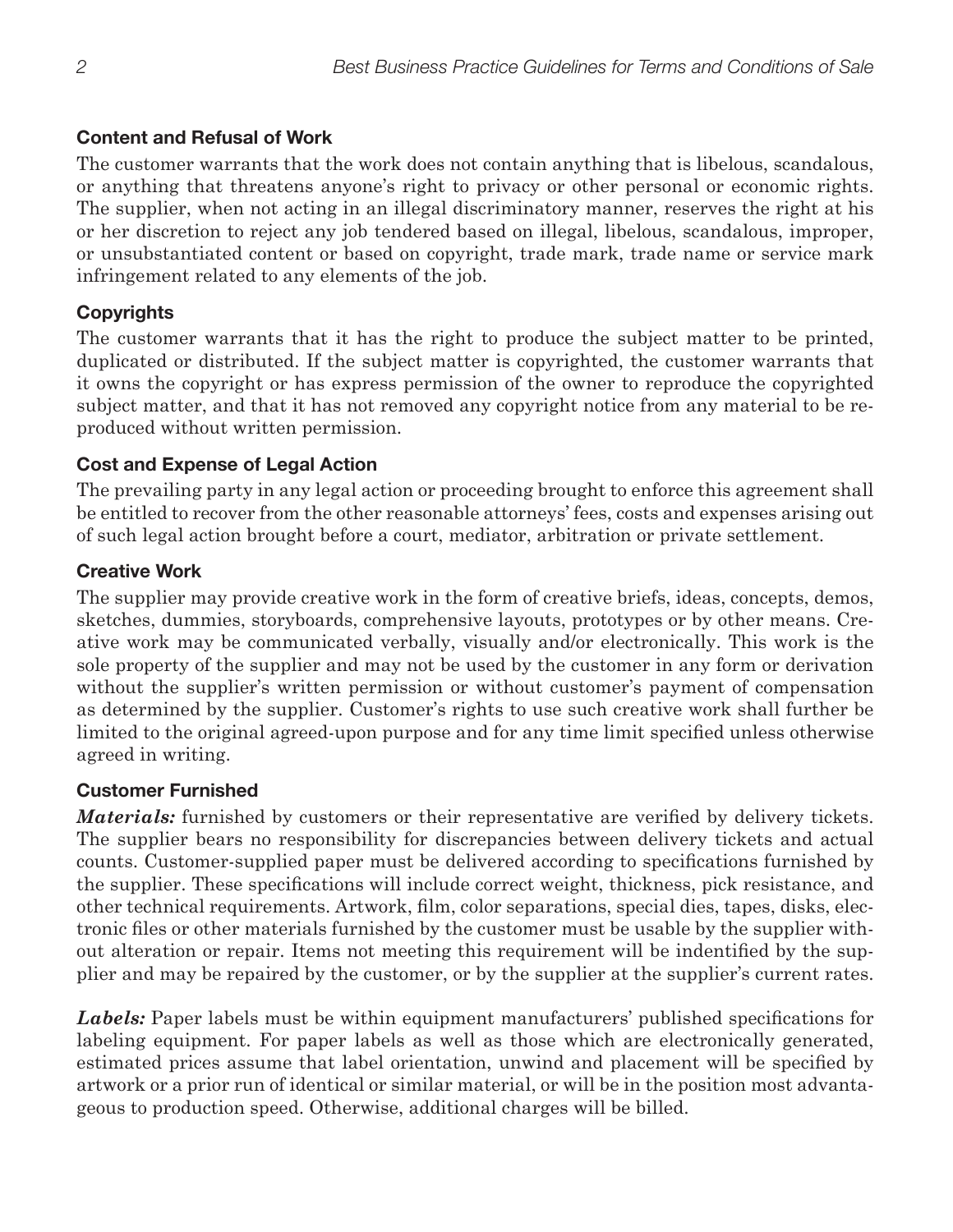#### **Damages/Limitation of Liability**

The supplier's maximum liability, whether by negligence, agreement, or otherwise, will not exceed the amount specified in the agreement.

Except for claims for delay arising out of this agreement, the parties to this agreement mutually agree that supplier's liability for any and all claims whatsoever of any kind and nature arising out of this agreement shall not exceed supplier's price to customer for performing the work (including any services) that is the subject of this agreement or fraction affected, and further mutually agree that replacing the work (including any services) or re-mailing or re-shipping a correction or corrected job as soon as possible to rectify the mistake that is the subject of this agreement shall satisfy any and all claims whatsoever of any kind and nature arising out of this agreement.

Notwithstanding the forgoing, to the extent that material submitted by customer does not conform to supplier's specifications, contains clerical or typographical errors, or otherwise does not strictly meet production deadlines as specified in this agreement supplier shall have no liability for claims arising out of this agreement. Supplier's clerical and typographical errors will be corrected without additional charges.

Under no circumstances will the supplier be liable for specific, incidental or consequential damages, including but not limited to lost profits and lost postal discounts, however proximate or foreseeable, arising out of the work, including any services, that is the subject of this agreement.

Customer agrees that the prices in this agreement for the work (including any services) that is the subject of this agreement are consideration for limiting supplier's liability hereunder.

#### **Delivery**

Unless otherwise specified, the price quoted is for a single shipment, without storage, F.O.B. supplier's platform. Proposals are based on continuous and uninterrupted delivery of the complete order. If the specifications state otherwise, the supplier will charge accordingly at current rates. Charges for delivery of materials and supplies from the customer to the supplier, or from the customer's representative to the supplier are not included in quotations unless specified. Title for finished work passes to the customer upon delivery to the carrier at shipping point, or upon mailing of invoices for the finished work or its segments, whichever occurs first.

#### **Estimate**

An estimate not accepted in writing within thirty (30) days may be changed. No discount will be allowed unless specifically set forth in the estimate itself.

Estimates are based on the supplier's written understanding of the customer specifications and the accuracy of the specifications provided to the supplier by the customer. The supplier has the option to re-estimate a project at the time of submission by customer if project does not conform to the information on which the original estimate was based.

Estimates are based on the cost of services, labor and materials on the date of the estimate. If changes occur in cost of materials, labor, or other costs prior to acceptance, or if the customer requires changes in specification, quantities, designs, or the production schedule subsequent to acceptance, or in the event of foreign or domestic legislation enacted by any level of government, including tax legislation, which increases the cost of producing, warehousing, or selling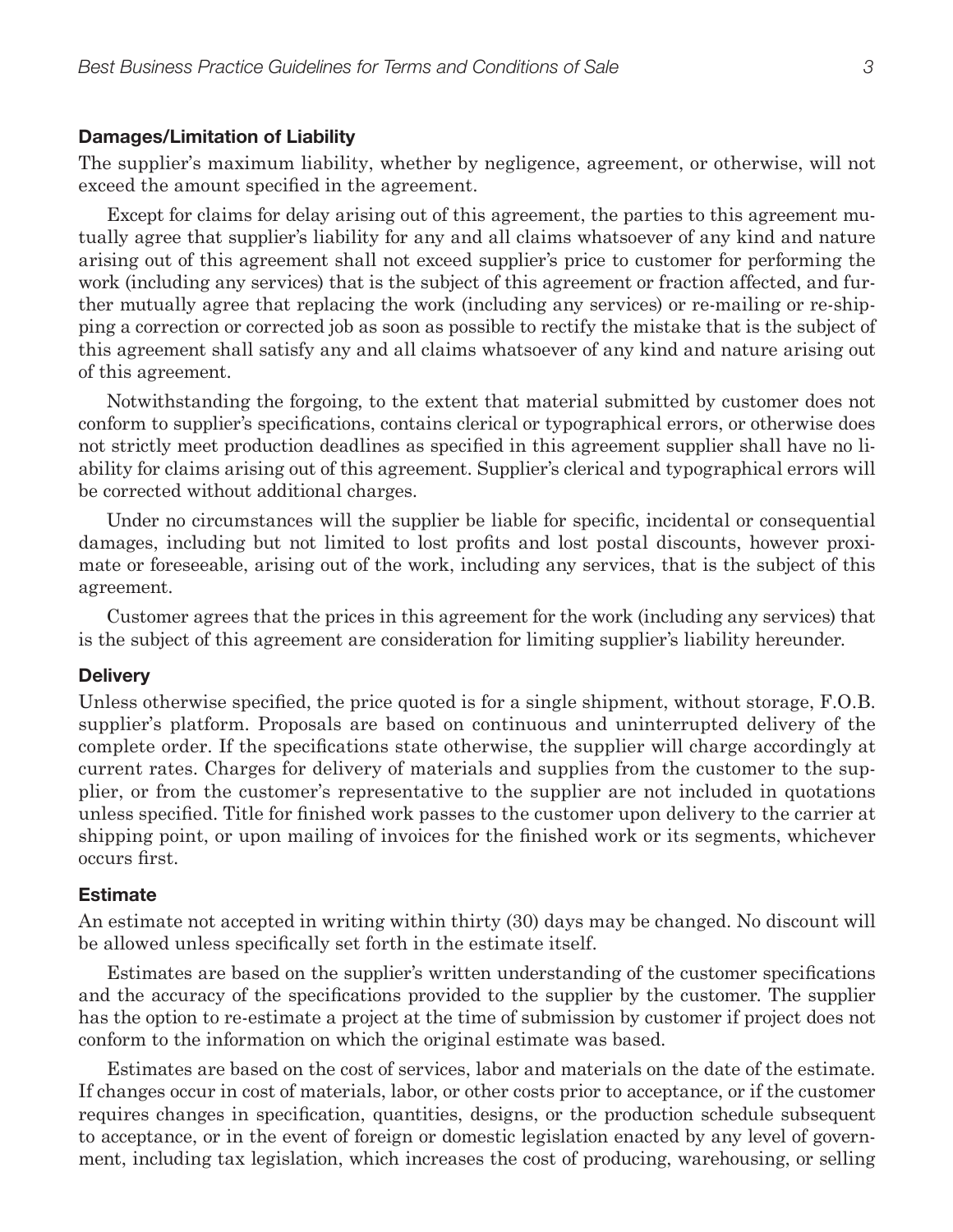the goods or services purchased hereunder, supplier reserves the right to change the price estimated. Subsequent orders will be subject to price revision if required.

Estimates do not include applicable taxes, shipping costs or deliveries unless specifically stated in the estimate.

If there is a change in specifications or instructions to the original estimate and these changes result in additional costs, the supplier will inform the customer, in writing, what these additional costs will be. The work performed will be billed at the current rates as agreed, and the completion date may be delayed.

#### **Experimental and Preliminary Work**

Experimental and preliminary work performed at customer's request shall not be used without the supplier's written consent.

#### **Express Warranties**

The supplier warrants that the final work product will fully meet all of the requirements of the purchase agreement in all material respects as agreed to by the supplier and the customer. Additionally, the supplier and the customer mutually acknowledge that all preliminary work, including but not limited to sketches, copies, dummies, etc., are only intended to illustrate the general type and quality of the final work product, and are not intended nor are they required to meet fully all of the requirements of the purchase agreement as agreed to by the supplier and the customer.

#### **Finance Charge, Acceleration, Collection Cost, Suspension of Work, Liens**

Unless otherwise specified or regulated, a finance charge of  $\Gamma$  five month (electron percent per annum) will be charged on all past due balances until paid.  $(5\%)$  percent per

Customer shall execute financing statement(s) on request and irrevocably authorizes supplier to execute and file same.

Supplier and customer mutually agree that time is of the essence in this agreement, and if customer defaults in the payment of any part hereof the entire amount of the agreement shall immediately become due and payable without notice at the option of the supplier together with all costs of collection, including reasonable attorney's fees if collected by law or through an attorney.

In the event customer defaults in making any payment under this or any other agreement currently being performed for customer by supplier, supplier may suspend performance under this agreement.

As security for payment of any sum due under the terms of this agreement, the supplier has the right to hold and place a lien on all of the customer's property in the supplier's procession.

#### **Indemnification**

Customer represents and warrants that neither the execution, delivery or performance, nor consummation of the transactions contemplated by this Agreement will result in actual or alleged infringement of any proprietary right (including, but not limited to, trademark, trade secret, patent or copyright rights), or any actual or alleged misuse of personally identifiable information, or violation of any other laws and regulations applicable, or a violation or breach of, or default under any provision of the charter, by-laws or any material agreement to which it is a party. At all times customer's performance under this Agreement will be in compliance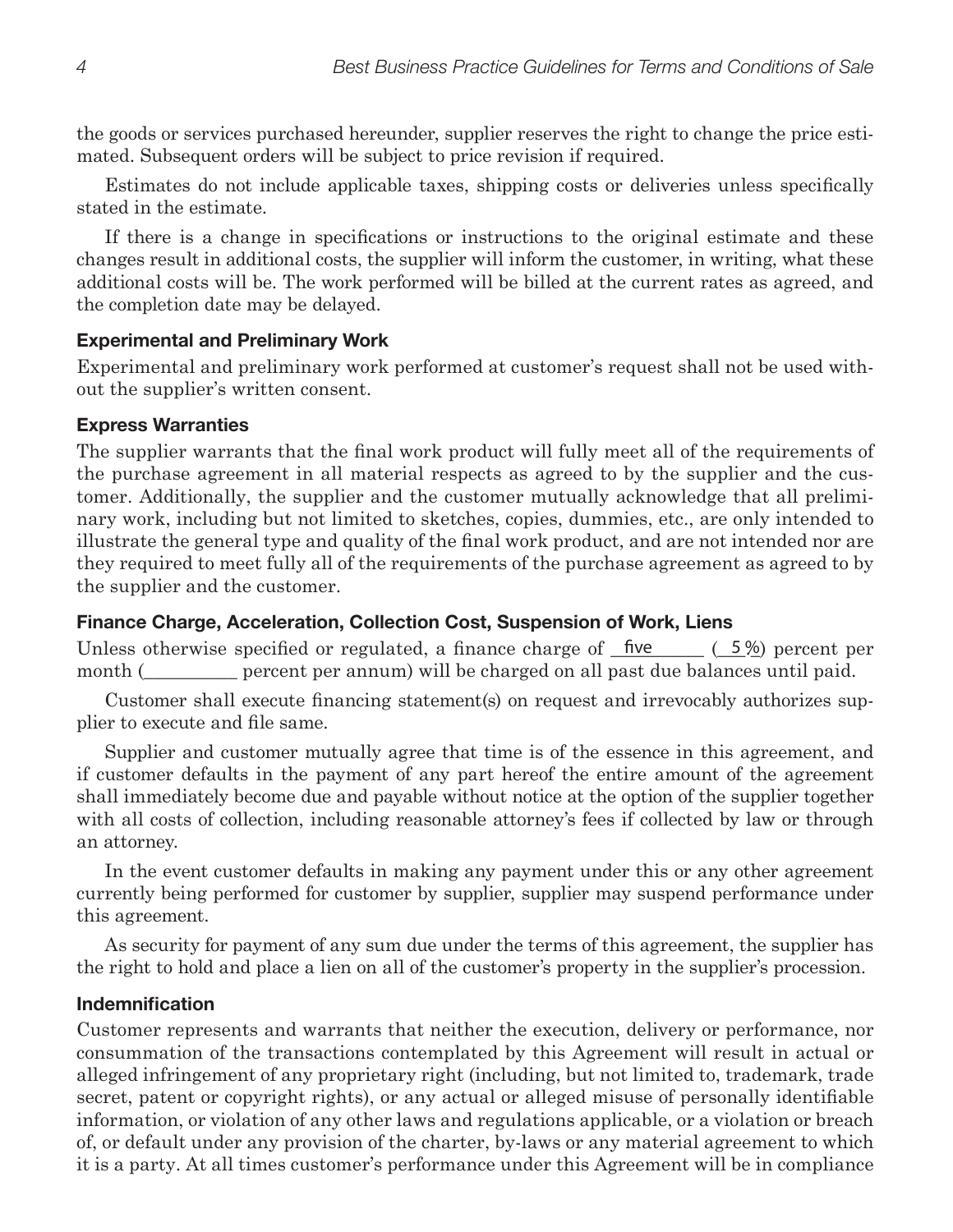with any and all other rights arising from or in connection with the products or services produced by the supplier at the direction of the customer

Customer agrees to indemnify and save supplier harmless from any and all losses, claims, or damages (including legal costs and reasonable attorney fees) that supplier may suffer in connection with a claim related to any actual or alleged breach of the representations and warranties described above.

#### **Insurance, Risk of Loss**

All stock and materials belonging to a customer will be held and stored only at the customer's risk, and the customer shall be responsible for insurance on their material. Customer retains title to and the insurable interest in its materials. Because of this, the supplier is held harmless for acts not of its doing that create losses.

All files, software, programs, paper, film, plates, or other materials not supplied by customer but used to perform the services hereunder shall remain the exclusive property of the supplier unless otherwise agreed in writing. The supplier shall carry insurance to protect against acts or negligence on the part of its employees in the normal course of business. If specific additional insurance coverage is desired, such coverage must be specified by agreement or by separate insurance rider and premium. In such instances, the liability for losses will be limited to the agreed upon insurance amount.

Moreover, the supplier will only maintain fire and extended coverage on property belonging to the customer while the property is in the supplier's possession. The supplier's liability for this property will not exceed the amount recoverable from the insurance. Additional insurance coverage may be obtained if it is requested in writing, and if the premium is paid to the supplier.

Customer shall bear all risk of loss to finished Work upon delivery of the work by supplier or its subcontractor, as applicable, to a common or contract carrier or to the U.S. Postal Service mail unit, F.O.B. supplier's or its subcontractor's shipping dock. The risk of loss for property furnished and/or owned by customer and for partially-finished work before or after the manufacturing process and while in transit to or from the supplier's premises shall be borne by customer. Title to finished and partially-finished work shall pass at the same time the risk of loss for such work passes to customer.

#### **Integration**

This agreement contains the entire agreement of the parties and no inducements, representations, promises, agreements, of understandings, oral or in writing between the parties, not embodied herein or subsequently made a part hereof by a properly executed addendum or amendment hereto as herein provided, shall be of any force or effect.

No addendum to or amendment in the provisions of this agreement shall be effective or binding upon a party hereto unless embodied in a written instrument executed on behalf of such party buy an authorized representative.

#### **Mailing Lists**

Customer's mailing list(s) in the supplier's possession, for storage or otherwise, is the exclusive property of the customer and shall be used only at the customer's instructions. The supplier shall provide reasonable and prudent protection against the loss of a customer's list, in much the same manner that the customer would itself. This includes adequate backup procedures for all files and programs.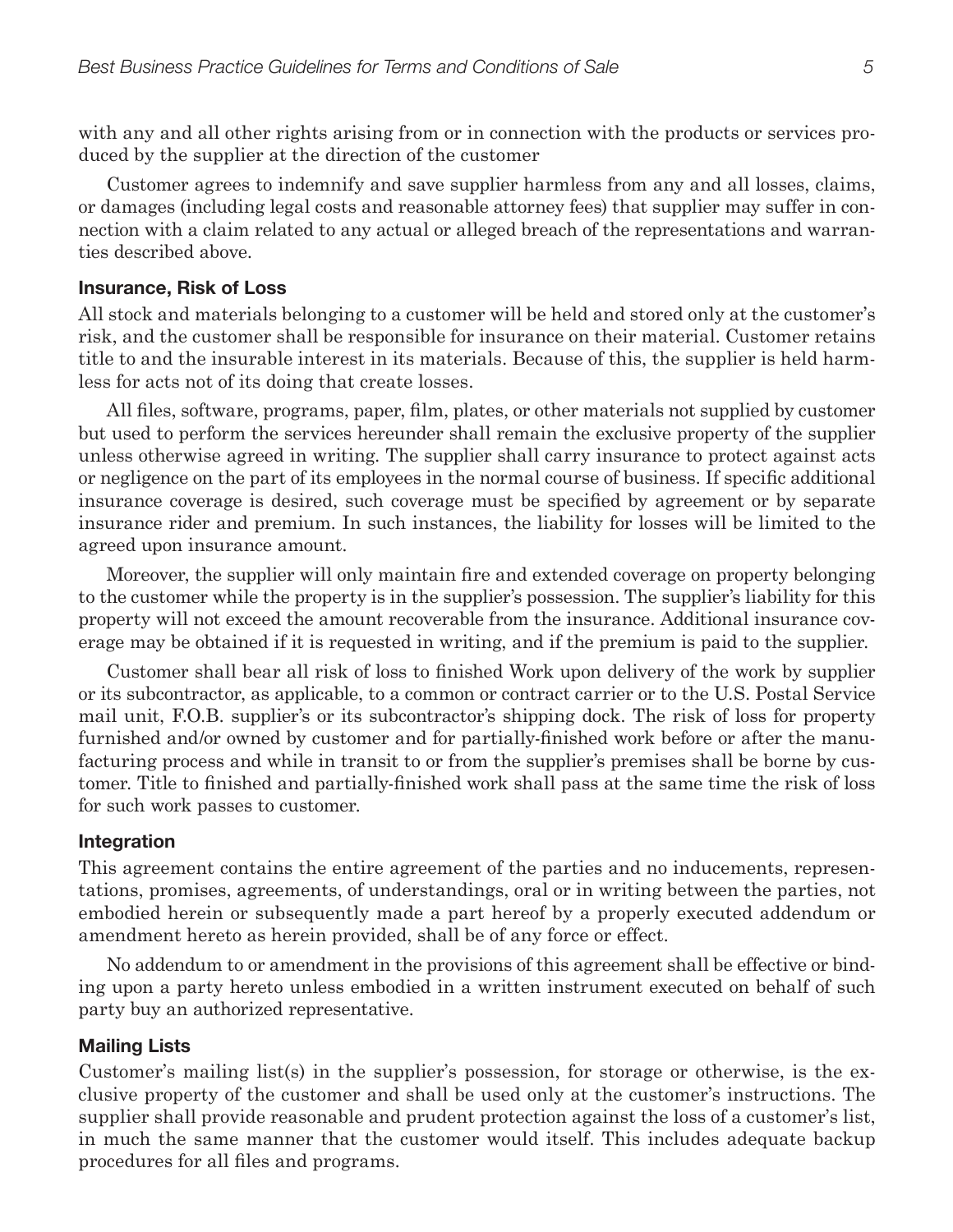The supplier shall provide reasonable and prudent security to protect the customer's data from access by non-essential personnel while in the possession of the supplier.

The supplier shall pay for the cost of replacing such lists in the event of systems failure, loss by fire, vandalism, theft, or other such causes (excluding destruction of the list due to customer's negligence or willful misconduct), provided that the customer has a duplicate list or has the source material from which the list was compiled, and then only to the extent of the costs involved in replacing the lost list. Unless otherwise provided, the supplier shall not be liable for compiling such lists nor for an intangible or special value attached thereto.

The supplier is not responsible for the accuracy or integrity of lists or other data supplied by the customer or a list broker. Unless otherwise specified in writing in advance, all rented mailing lists are provided on a one-time use basis.

Supplier shall destroy all one-time use lists in accordance with the standard procedures for same.

# **Orders**

Orders shall be effective upon acceptance by supplier. Acceptance by supplier may be either by notification to customer or by commencing to produce work on the goods or services ordered.

Acceptance of orders is subject to credit approval and other causes enumerated under Production Schedules.

The work is to be performed according to specifications expressly set forth in the agreement and in any of supplier's specifications relating to particular portions of the work, as provided to customer. If the customer furnishes its own paper for any work hereunder, the provisions of supplier's furnished paper rider shall apply. If for any reason, other than solely supplier's error, all or any part of the work must be redone, an additional charge will be made at current rates. An additional charge at current rates may also be made for work requested by the customer that is different from or in addition to the work, as specified in the estimate.

#### **Outside Purchases**

Unless otherwise agreed in writing, all outside purchases as requested or authorized by the customer, are chargeable. Customer is responsible for payment for any paper which supplier has been authorized by the customer to purchase, including paper remaining on hand as the result of customer changing suppliers, discontinuing publication, or changing paper requirements. The supplier reserves the right to substitute comparable paper of a manufacturer different than that designated unless specified otherwise in the agreement.

# **Overruns, Underruns, Spoilage**

**Overruns or Underruns:** will not exceed ten (10) percent of the quantity ordered, unless specified otherwise in the agreement. The supplier will invoice for the actual quantity delivered within this tolerance. If the customer requires a guaranteed quantity, the percentage of tolerance must be stated at the time of estimate. In the case of a fulfillment agreement, fulfillment supplier is not responsible for normal spoilage of material that occurs naturally during processing.

**Spoilage:** All direct mail handling and processing involves spoilage. Spoilage of up to three (3) percent of customer's material is typical. Allowances for spoilage should be taken into consideration in ordering material. Every effort will be made to handle customer's material with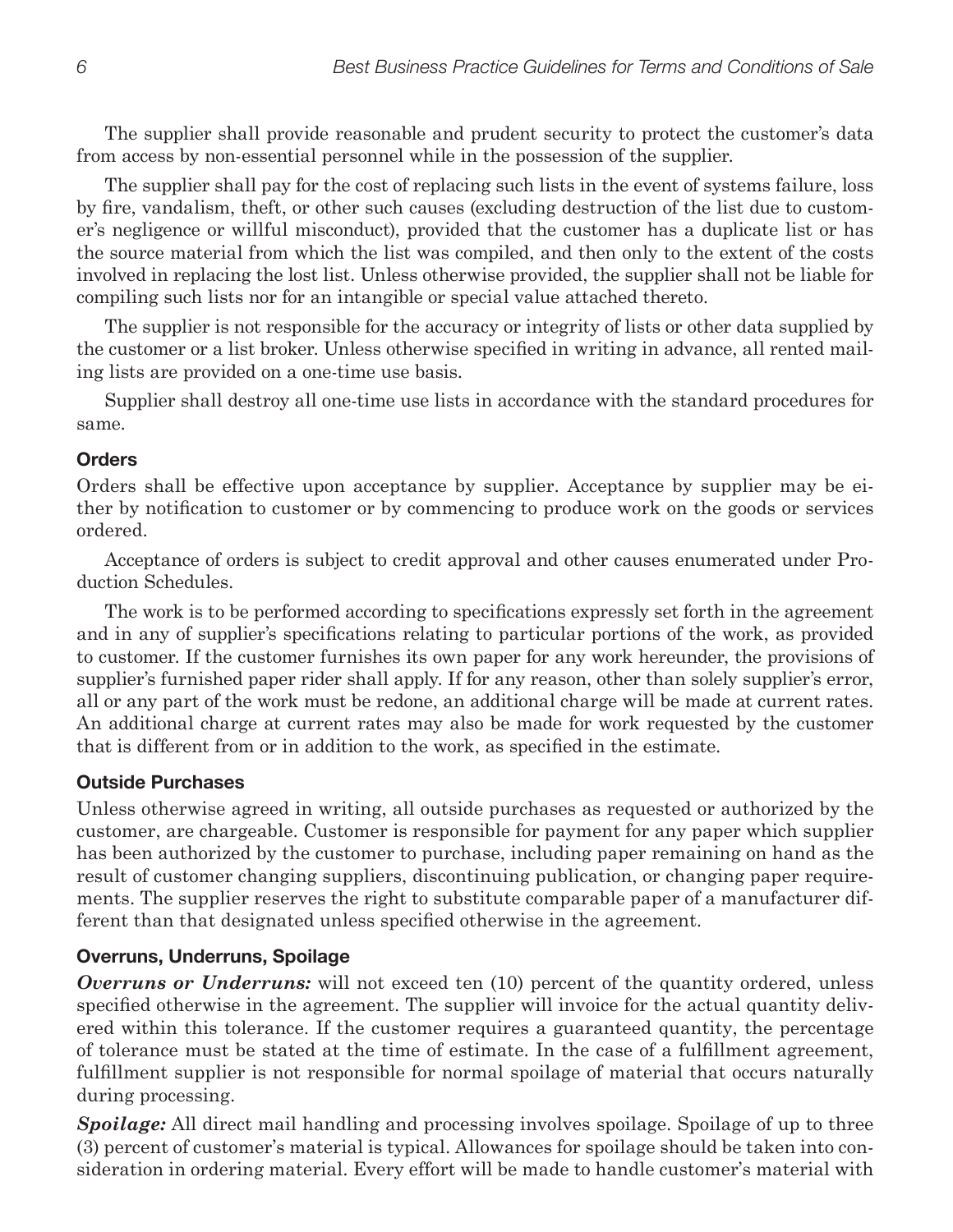frugality and to prevent undue spoilage. Nevertheless, the supplier cannot accept responsibility for shortages of material as a result of normal spoilage in processing.

*Verified Quantities:* Outside manufacturer delivery tickets must accompany the material delivered and should show the number of rolls, skids or cartons, the quantity per skid or carton and the total delivery quantity. Each incoming carton or skid must bear an identity, item code, quantity and a sample clearly visible. Each skid should have only one material version, unless clearly marked and separated. Multiple items should not be included within a single carton, skid or container unless noted thereon and on accompanying paperwork. The supplier will apply a surcharge for any rework necessary for materials received not meeting these specifications.

*Counts:* Suppliers accept outside manufacturers' count until processing and assume no responsibility for shortages discovered at that time. Additional charges will apply if customer requires the supplier to verify outside manufacturer's counts prior to processing. Customer is expected to provide supplier with sufficient inventory or adequate sources of supply to meet anticipated demand. Cost for backorders, delay notices, canceled orders and increased customer service resulting from out of stock conditions will be billed additional to customer.

Collect shipment will be accepted by the supplier only if clearance is obtained in advance, and a service charge will be added to the actual freight charges. Supplier is not responsible for the condition of shipped overs, unless customer has been billed for packing and/or shipping.

*Shrinkage:* Three categories of shrinkage allowances are typical in the fulfillment industry:

- (a) If the fulfillment supplier is not authorized to perform counts of the literature or products received from customer, nor is there independent verification, then no realistic shrinkage expectations can be developed and the fulfillment supplier is not responsible for inventory shrinkage.
- (b) If the fulfillment supplier performs test counts, spot checks and weight counts, the industry standard for shrinkage is five (5) to ten (10) percent of the printed material received and two (2) to three (3) percent of products received.
- (c) If the fulfillment supplier has been paid to count/verify valuable items on receipt and to maintain the counted material in a special secured environment, the standard shrinkage allowances do not apply, and the fulfillment supplier is responsible for losses that could have been prevented by exercising reasonable and prudent care.

Any liability for losses that the fulfillment supplier assumes is limited to the cost of the materials ONLY and does not include indirect or consequential claims, such as loss of sales or opportunity.

# **Payment**

Unless otherwise specified herein, payment for services shall be net cash due thirty (30) days from invoice date

Unless otherwise agreed, invoice date will be the date any of the work is first available for shipment.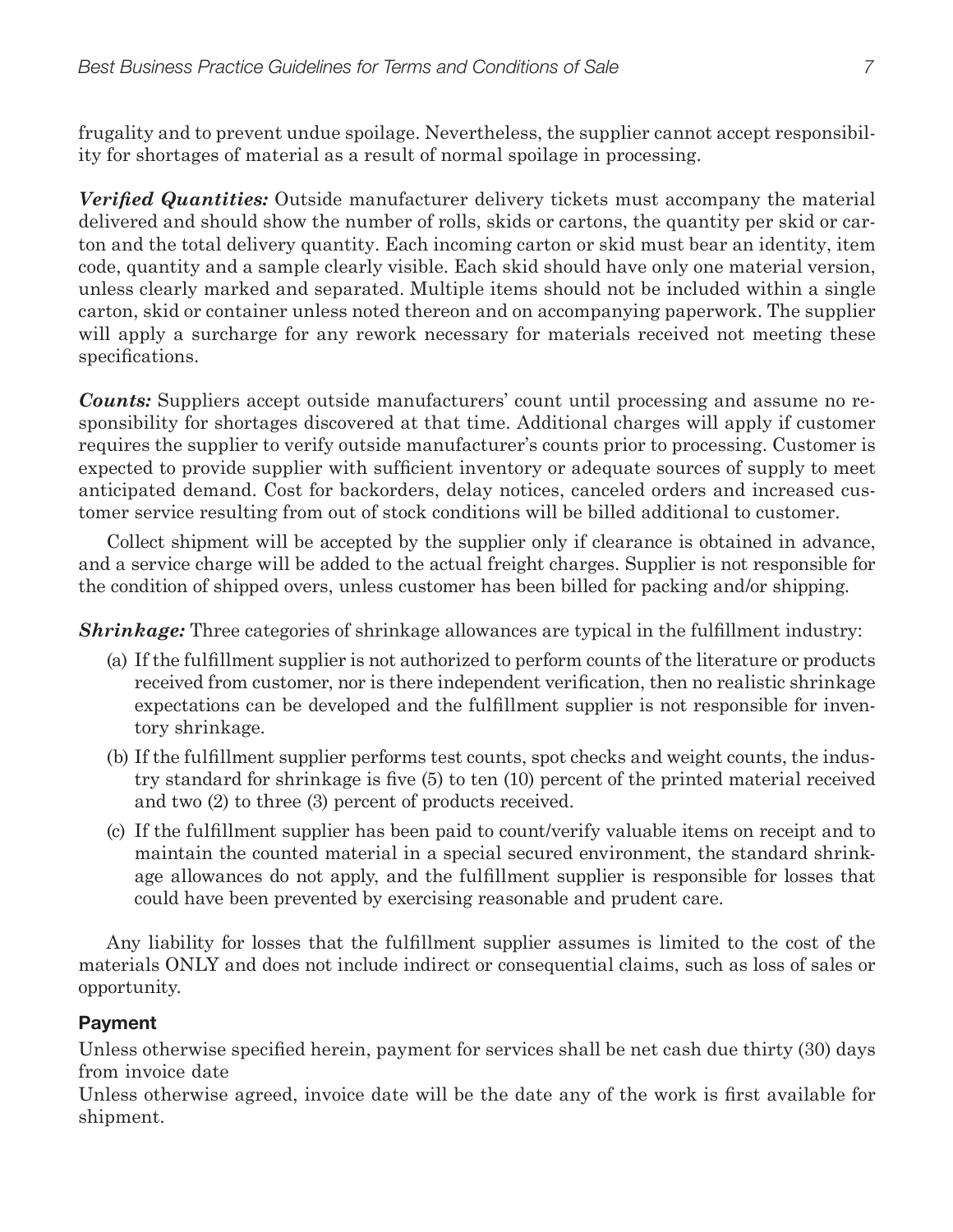#### **Postage**

Estimates do not include postage. The supplier will notify the customer in writing including by facsimile or by delivery-confirmed e-mail of the required postage as soon as this amount is known and will notify the customer of the date when the postage is needed in order to complete the mailing prior to the agreed upon mailing date. While the supplier will make every effort to provide the customer with an accurate estimate of required postage, the supplier is not responsible for additional postage charges if the rate of postage changes for reasons beyond supplier control.

Payment of postage in advance is required on all orders and is the responsibility of the customer. The supplier reserves the right to hold mailings for which sufficient postage has not been paid or until postage payment has been verified. The customer will provide the postage payment in adequate time for the supplier to complete the mailing prior to the previously agreed upon mail date.

#### **Prepress, Preparatory and Proofing**

A color proof is used to simulate how the printed piece will look prior to production on the printing press (offset or digital). Due to differences between the proofing substrates, equipment, and other conditions the proof may present a "reasonable" variation in color between the proof and printed piece. A "reasonable" variation in color between color proofs and the completed job may be expected. When variations of this kind occur, it will be considered acceptable performance

It is the customer's responsibility to maintain a copy of the original data submitted to the supplier. The supplier is not responsible for accidental damage to material, data or media supplied by the customer or for the accuracy of furnished input or final input. Until the customer's data or media can be evaluated by the supplier, no claims or promises are made about the provider's ability to work with the material submitted in digital format, and no liability is assumed for problems that may arise. Any additional translating, editing, or programming needed to utilize customer-supplied files will be charged at prevailing rates.

All materials and data created by the supplier, including, but not limited to, artwork, plates, dies, film, data, and digital output files, shall remain the supplier's exclusive property.

The supplier will submit prepress proofs along with original copy for the customer's review and approval. Corrections will be communicated electronically or returned to the supplier on a "master set" marked "OK," "OK With Corrections," or "Revised Proof Required" and electronically authorized or signed by the client. Until the master set is received, no additional work will be performed. Supplier will not be responsible for undetected production errors if:

- Proofs are not required by the customer;
- The work is printed per the customer's OK;
- Requests for changes are communicated orally.

When proofing color, a reasonable variation between color proofs or electronic renderings and the final product is to be expected. This is due to differences in viewing conditions, equipment, paper, inks, and toner between the color proofing process and print production.

Press proofs will not be furnished unless they have been requested by the customer and presented in the supplier's quotation. A press sheet can be submitted for the customer's approval as long as the customer is present at the press during makeready. Any manufacturing time lost or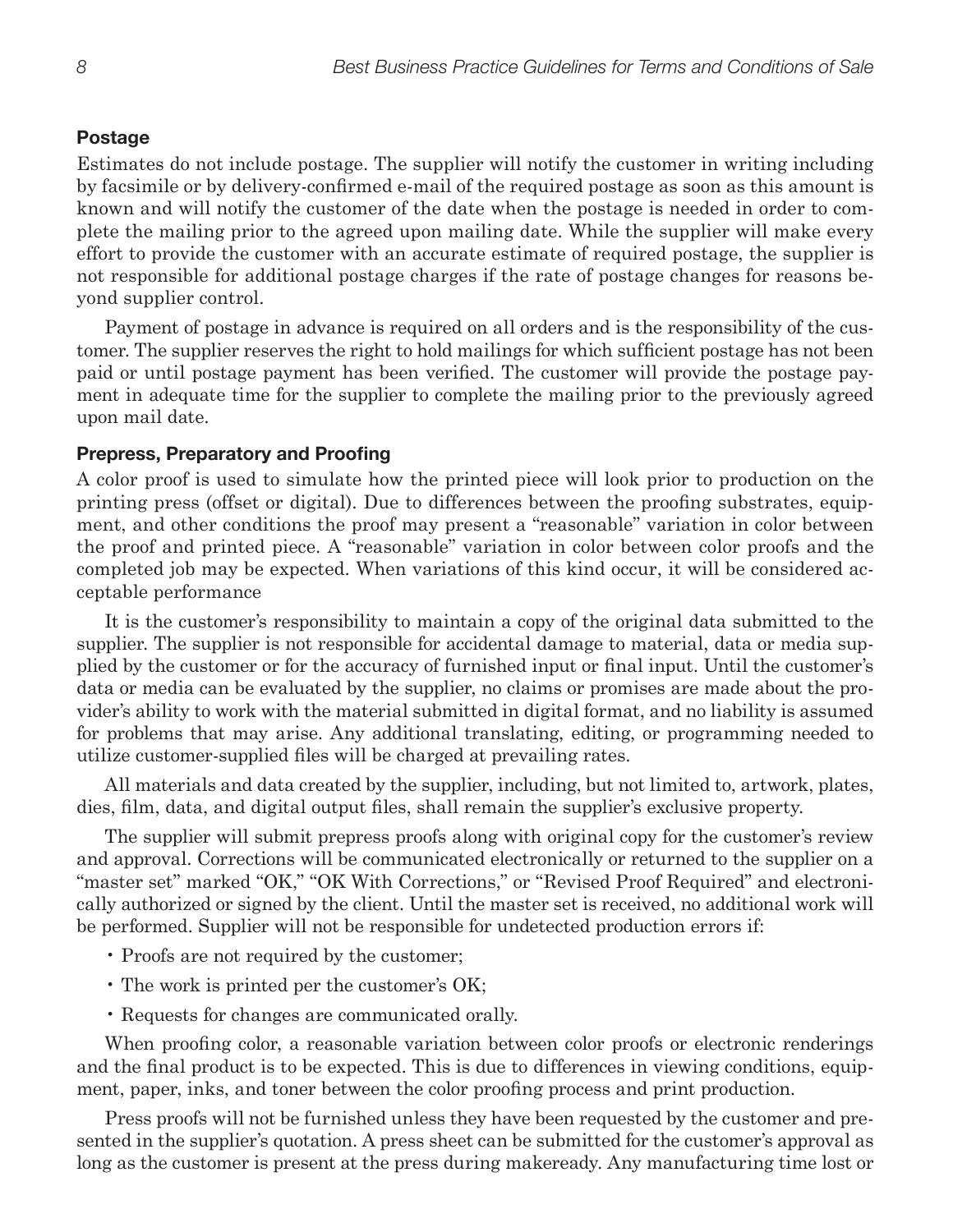alterations/corrections made because of the customer's delay or change of mind will be chargeable at the supplier's current rates.

#### **Production Schedules**

Production schedules shall be established and followed by both the customer and the supplier. There will be no supplier liability or penalty for delays due to customer delays, state of war, riot, civil disorder, fire, flood, terrorism, unavailability or shortages of materials, equipment failures, acts or defaults of the work of a subcontractor, delays in transportation, strikes, accidents, action of government or civil authority, acts of God, or other causes beyond the control of the supplier. In such cases, schedules will be extended by an amount of time equal to delay incurred.

The prices in this agreement are based upon full compliance with said schedule and any deviation from the agreed upon schedule on the part of the customer may result in a revised delivery date or additional charges for downtime or overtime incurred by supplier due to said deviation from the schedule. In any case, no additional work will be performed by the supplier until such revised schedule and/or pricing is approved by the customer.

#### **Shipping**

All prices are for a single shipment, without storage, F.O.B. customer's place of business within [named] County, [State], or F.O.B. supplier's plant, [City], [State] for customers located outside [named] County, [State], unless otherwise specifically set forth on the face side hereof.

#### **Storage, Overages**

*Intermediate Materials:* The supplier will retain intermediate materials until the related end product has been accepted by the customer. If requested by the customer, intermediate materials will be stored for an additional period for additional charge. The supplier is not liable for any loss or damage to stored material beyond what is recoverable by the supplier's fire and extended insurance coverage.

*Paper Storage:* Only in the event that supplier stores paper on behalf of the customer the following is agreed. The supplier will provide storage for the customer's paper chargeable at supplier's current rates and based on the quantity of paper on hand the first day of the month. If storage charges remain unpaid for 90 days, supplier shall have the right to demand that customer remove the paper from supplier's storage. If customer fails to remove the paper after 20 days' notice, supplier may sell the paper and remit the proceeds to customer less storage costs and costs of sale. Supplier shall also have the right to purchase the paper for its own account at market rates.

*Material Storage:* Only in the event that supplier stores materials on behalf of the customer the following is agreed. Storage of finished goods, inserts, covers, cartons, and all other material will be free for up to 30 days prior to, and 30 days after, the originally scheduled print date. Finished goods and other material received earlier than 30 days prior to, or remaining in storage 30 days after the originally scheduled print date will be chargeable at supplier's current rates. Skids may not contain more than 2,000 pounds of material. If there is no activity, storage charge, or request by the customer for return of stored material for 3 months after the initial agreement storage period, supplier has no liability if it chooses to dispose of, or destroy, the stored material.